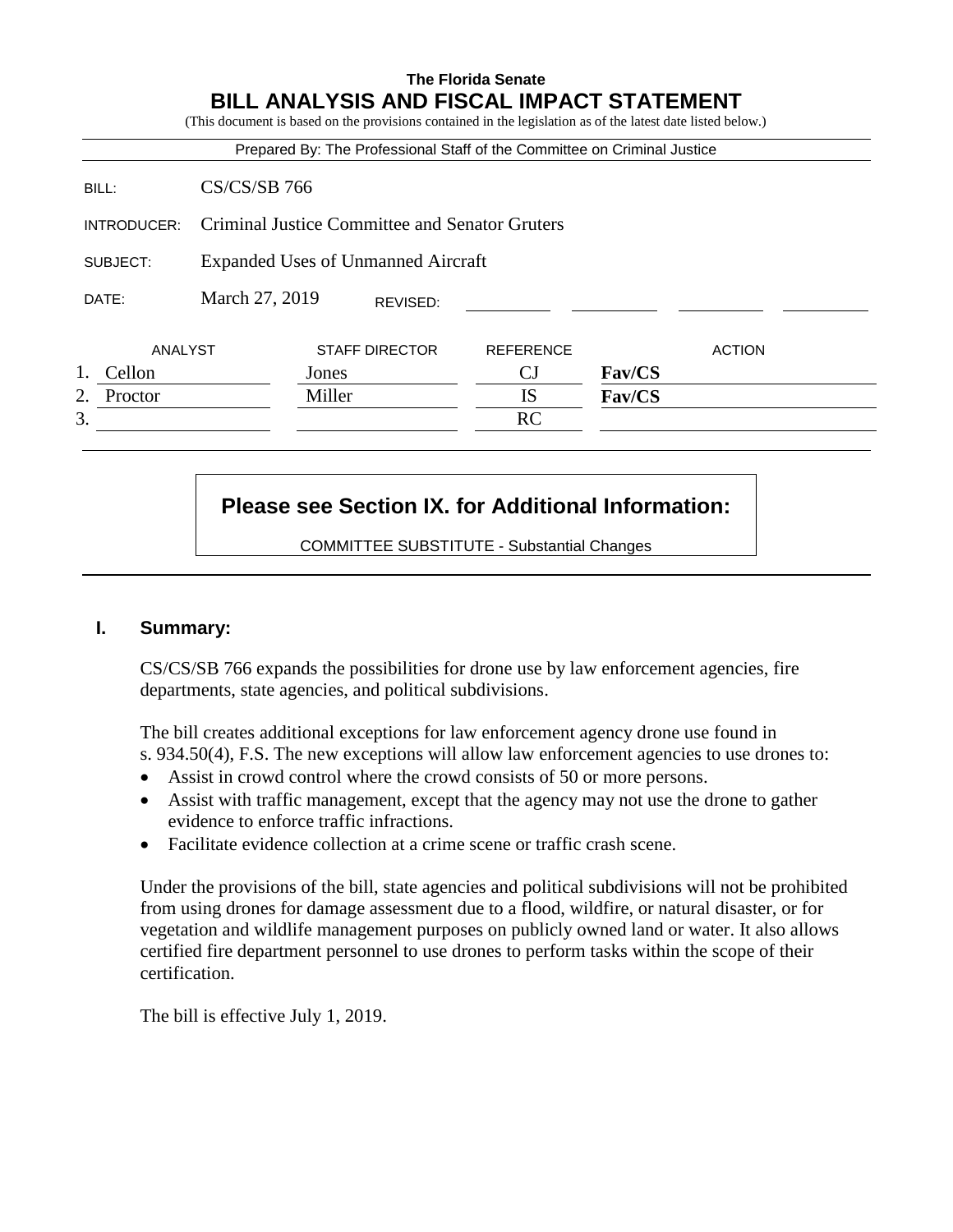## **II. Present Situation:**

A drone, also called Unmanned Aerial Vehicle (UAV) and Unmanned Aerial System (UAS), is defined in s. 934.50, F.S., as a powered, aerial vehicle that:

- Does not carry a human operator;
- Uses aerodynamic forces to provide vehicle lift;
- Can fly autonomously or be piloted remotely;
- Can be expendable or recoverable; and
- Can carry a lethal or nonlethal payload.<sup>1</sup>

Drones range in size from wingspans of 6 inches to 246 feet and can weigh from approximately 4 ounces to over 25,600 pounds.<sup>2</sup> They may be controlled manually or through an autopilot that uses a data link to connect the drone's pilot to the drone.<sup>3</sup> Drones can be equipped with infrared cameras,<sup>4</sup> and "LADAR" (laser radar).<sup>5</sup> In 2011, it was reported that the U.S. Army contracted with two corporations to develop facial recognition and behavioral recognition technologies for drone use.<sup>6</sup>

## **Federal Aviation Authority**

In February 2012, Congress passed the Federal Aviation Authority (FAA) Modernization and Reform Act of 2012 (Act), which required the FAA to safely open the nation's airspace to drones by September 2015.<sup>7</sup> The FAA regulates the use of drones as it does all aircraft in the national airspace, with an emphasis on safety, efficiency, and national security, but views considerations such as privacy beyond the scope of FAA authority.<sup>8</sup>

 $1$  Section 934.50(2), F.S.

<sup>2</sup> 14 CFR Part 91, Docket No. FAA-2006-25714, Department of Transportation, Federal Aviation Administration, *Unmanned Aircraft Operations in the National Airspace System*, February 6, 2007.

<sup>3</sup> *Id*.

<sup>4</sup> Infrared cameras can see objects through walls based on the relative levels of heat produced by the objects. *Drones in Domestic Surveillance Operations: Fourth Amendment Implications and Congressional Response*, Congressional Research Service, April 3, 2013, available at [www.fas.org/sgp/crs/natsec/R42701.pdf](http://www.fas.org/sgp/crs/natsec/R42701.pdf) (last viewed February 22, 2019). Search and rescue drones equipped with thermal imaging help first responders identify the location of people lost in chaotic scenes, and police departments have started using drones with thermal capabilities to identify the location of suspects while keeping an infrared eye on their officers. *Best Infrared Drones (Buying Guide)*, Spire Drones, available at <https://buythebestdrone.com/best-infrared-drones/> (last viewed February 22, 2019).

<sup>&</sup>lt;sup>5</sup> The research and development laboratory at the Massachusetts Institute of Technology has developed airborne ladar systems that generate detailed 3D imagery of terrain and structures, including those beneath dense foliage. The lab reports that the micro-ladar could be used under both clear and heavy foliage conditions for surveillance and reconnaissance missions as well as for humanitarian assistance and disaster relief operations. Lincoln Laboratory, Massachusetts Institute of Technology, R & D Projects, *Micro-ladar*, available at<https://www.ll.mit.edu/r-d/projects/micro-ladar> (last viewed February 22, 2019).

<sup>6</sup> Clay Dillow, Popular Science, *Army Developing Drones That Can Recognize Your Face From a Distance,* September 28, 2011, available at pops [ci.com/technology/article/2011-09/army-wants-drones-can-recognize-your-face-and-read-your-mind](http://www.popsci.com/technology/article/2011-09/army-wants-drones-can-recognize-your-face-and-read-your-mind) (last viewed February 22, 2019).

<sup>7</sup> Public Law 112-95, February 14, 2012, The FAA Modernization and Reform Act of 2012, *Drones in Domestic Surveillance Operations: Fourth Amendment Implications and Congressional Response*, Congressional Research Service, April 3, 2013, available at [www.fas.org/sgp/crs/natsec/R42701.pdf](http://www.fas.org/sgp/crs/natsec/R42701.pdf) (last viewed February 19, 2019).

<sup>8</sup> 14 CFR Parts 21, 43, 61, 91, 101, 107, 119, 133, and 183, *Operation and Certification of Small Unmanned Aircraft Systems*, 81 FR 42064-01, June 28, 2016.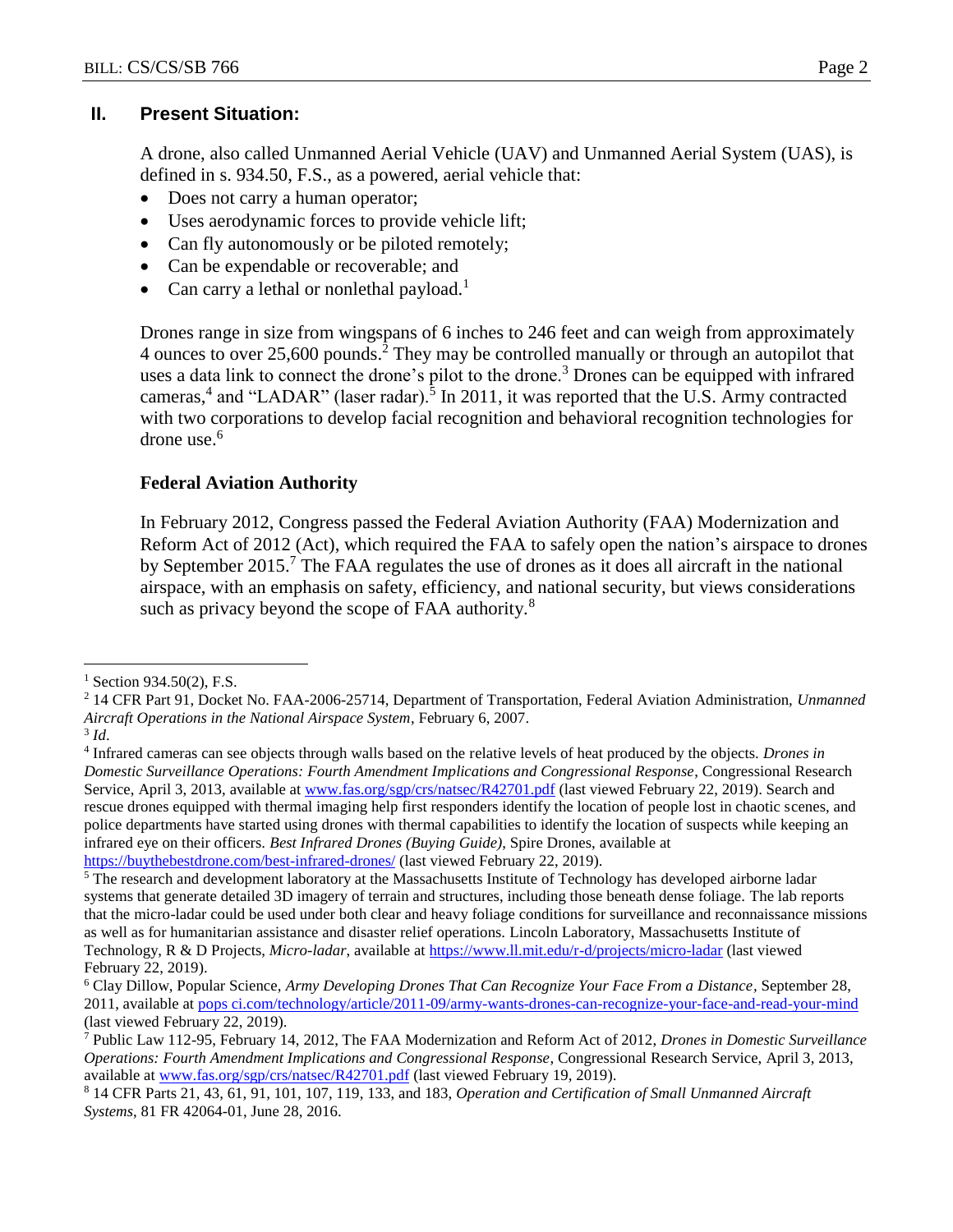Under the authority granted in the 2012 Act, the FAA issued its regulations on the operation and certification of small (less than 55 pounds at take-off) unmanned aircraft systems in June 2016.<sup>9</sup> The 2016 small drone regulations are still in effect and include airspace restrictions and a waiver mechanism allowing for deviations from drone operational restrictions upon application and authorization by the  $FAA<sup>10</sup>$ 

## *FAA Drone Airspace Restrictions*

The FAA has designated generally restricted airspace including drone flight around and over sports stadiums and wildfires at specified times or under specified conditions. Drone operators must educate themselves on these restrictions prior to flying.<sup>11</sup>

# *FAA Drone Operational Restrictions*

The following are among the operational restrictions in the 2016 regulation:

- Small unmanned aircraft may not operate over any persons not directly participating in the operation, not under a covered structure, and not inside a covered stationary vehicle;<sup>12</sup>
- Maximum altitude of 400 feet above ground level (AGL) or, if higher than 400 feet AGL, remain within 400 feet of a structure; and
- Daylight-only operations or civil twilight (30 minutes before official sunrise to 30 minutes after official sunset, local time) with appropriate anti-collision lighting.<sup>13</sup>

Both the Lakeland Police Department and the Polk County Sheriff's Office have recently obtained waivers of the daylight-only operational restriction from the FAA.<sup>14</sup>

# *Proposed Rule*

The FAA announced a new proposed regulation for the use of drones on January 18, 2019.<sup>15</sup> The proposal appears to provide avenues that would allow drone operators to routinely fly over people and fly at night. $16$ 

[https://www.faa.gov/uas/commercial\\_operators/part\\_107\\_waivers/waivers\\_issued/](https://www.faa.gov/uas/commercial_operators/part_107_waivers/waivers_issued/) (last viewed February 20 2019).

 $\overline{a}$ 9 *Id.*

 $10 \, Id.$ 

<sup>11</sup> *See* FAA, Unmanned Aircraft Systems, *Airspace Restrictions,* available at

[https://www.faa.gov/uas/where\\_to\\_fly/airspace\\_restrictions/#wildfires](https://www.faa.gov/uas/where_to_fly/airspace_restrictions/#wildfires) (last viewed February 19, 2019).

 $12$  The term "over" refers to the flight of the small unmanned aircraft directly over any part of a person. For example, a small UAS that hovers directly over a person's head, shoulders, or extended arms or legs would be an operation over people. Similarly, if a person is lying down, for example at a beach, an operation over that person's torso or toes would also constitute an operation over people. An operation during which a small UAS flies over any part of any person, regardless of the dwell time, if any, over the person, would be an operation over people. 14 CFR Parts 21, 43, 61, 91, 101, 107, 119, 133, and 183, *Operation and Certification of Small Unmanned Aircraft Systems*, 81 FR 42064-01, June 28, 2016. <sup>13</sup> *Id*.

<sup>&</sup>lt;sup>14</sup> Certificates of Waiver 107W-2018-16741 (dated November 28, 2018) and 107W-2018-16274 (dated November 6, 2018); FAA, Unmanned Aircraft Systems, *Part 107 Waivers Issued*, available at

<sup>15</sup> Department of Transportation, Office of the Secretary, FAA, 14 CFR Part 107, Notice of Proposed Rulemaking, *Operation of Small Unmanned Aircraft Systems over People*, Comments due on or before April 15, 2019, Federal Register, Vol 84, No. 30, February 13, 2019.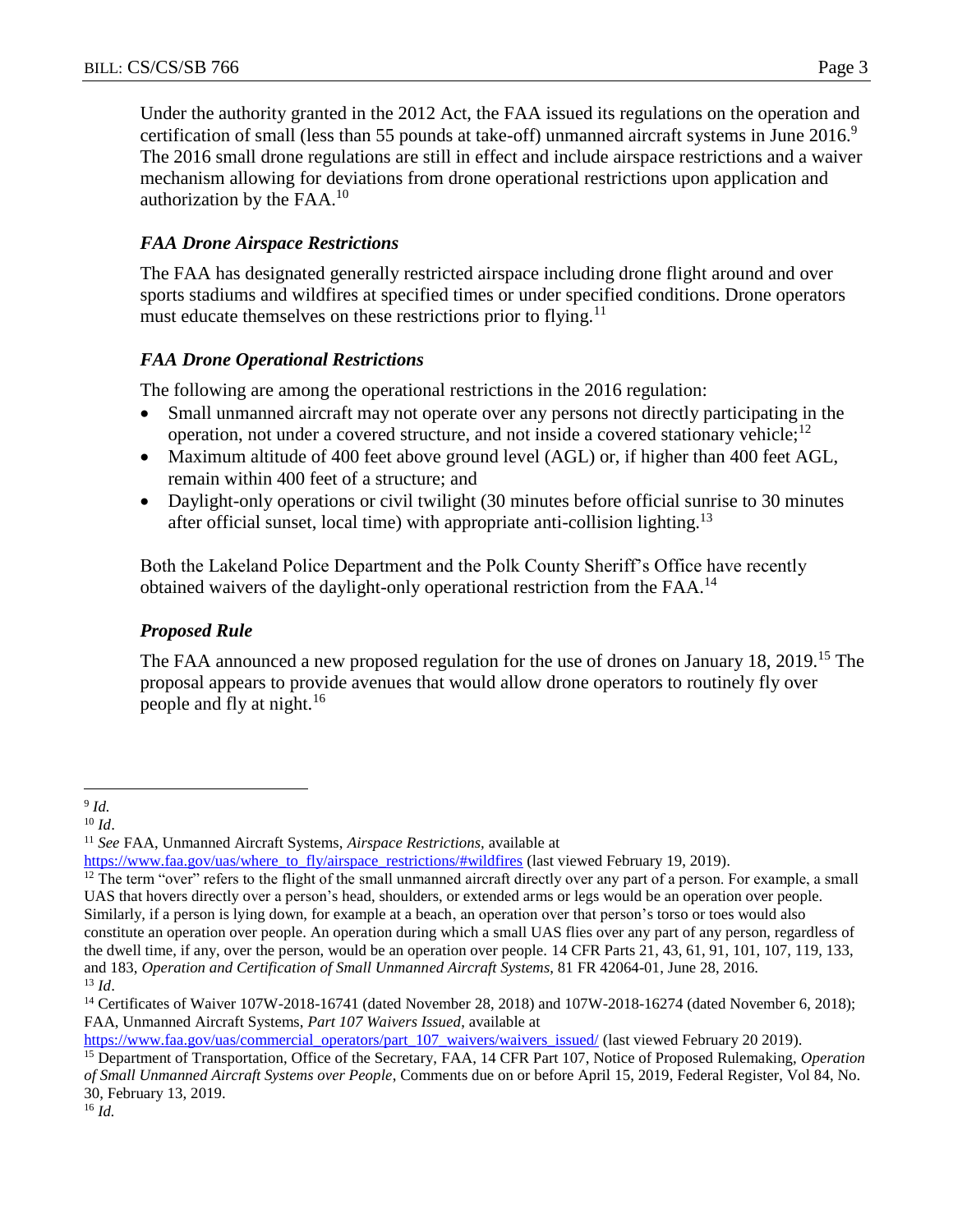The proposed regulation creates a risk-assessment model based upon the weight of the drone, and the design of the drone, with an eye toward any mitigation the drone design presents to prohibit serious injury or property damage should the drone make contact with a person or property on the ground.<sup>17</sup> The process of the FAA accepting public comment on the proposal, and then drafting a final regulation began on February 13, 2019.<sup>18</sup>

#### **Law Enforcement Use of Drones in Florida – Section 934.50, F.S.**

The Florida Sheriff's Association estimates that 12 sheriff's offices currently have drones.<sup>19</sup> Of the 139 police departments that responded to the question regarding whether their department has at least one drone, 32 said they do have a drone and 10 responded that they soon will have a  $d$ rone. $20$ 

A law enforcement agency is defined in s. 934.50, F.S., as a lawfully established state or local public agency that is responsible for the prevention and detection of crime, local government code enforcement, and the enforcement of penal, traffic, regulatory, game, or controlled substance laws. $21$ 

Section 934.50(3)(b), F.S., provides that a real property owner, tenant, occupant, invitee, or licensee of the property is presumed to have a reasonable expectation of privacy from drone surveillance<sup>22</sup> of the property or the owner, tenant, occupant, invitee, or licensee by another person, state agency,  $2^3$  or political subdivision,  $2^4$  if he or she cannot be seen by persons at ground level who are in a place they have a legal right to be.<sup>25</sup>

Section 934.50, F.S., prohibits law enforcement agencies from using a drone to gather evidence or other information, with certain exceptions.<sup>26</sup> Evidence obtained or collected by a law enforcement agency using a drone is not admissible in a criminal prosecution in any court of law

 $\overline{a}$ <sup>17</sup> *Id.*

<sup>18</sup> *Id*.

<sup>&</sup>lt;sup>19</sup> E-mail from Florida Sheriff's Association Deputy Executive Director of Operations dated January 28, 2019 (on file with the Senate Committee on Criminal Justice).

<sup>&</sup>lt;sup>20</sup> E-mail from Florida Police Chiefs Association Executive Director dated January 29, 2019 (on file with the Senate Committee on Criminal Justice).

<sup>&</sup>lt;sup>21</sup> Section 934.50(2)(d), F.S.

<sup>&</sup>lt;sup>22</sup> Surveillance is defined in. s.  $934.50(2)(e)$ , F.S.: With respect to an owner, tenant, occupant, invitee, or licensee of privately owned real property, the observation of such persons with sufficient visual clarity to be able to obtain information about their identity, habits, conduct, movements, or whereabouts; or with respect to privately owned real property, the observation of such property's physical improvements with sufficient visual clarity to be able to determine unique identifying features or its occupancy by one or more persons.

<sup>&</sup>lt;sup>23</sup> A state agency, as defined in s. 11.45, F.S., is a separate agency or unit of state government created or established by law and includes, but is not limited to, the following and the officers thereof: authority, board, branch, bureau, commission, department, division, institution, office, officer, or public corporation, as the case may be, except any such agency or unit within the legislative branch of state government other than the Florida Public Service Commission.

 $^{24}$  A political subdivision is defined in s. 11.45, F.S., as a separate agency or unit of local government created or established by law and includes, but is not limited to, the following and the officers thereof: authority, board, branch, bureau, city, commission, consolidated government, county, department, district, institution, metropolitan government, municipality, office, officer, public corporation, town, or village.

<sup>25</sup> Section 934.50(3)(b), F.S. *See also* s. 934.50(5)(b)-(d) F.S., providing for compensatory damages, injunctive relief, attorney fees, and punitive damages for a violation of s. 934.50(3)(b), F.S.

<sup>26</sup> Section 934.50(3)(a), F.S.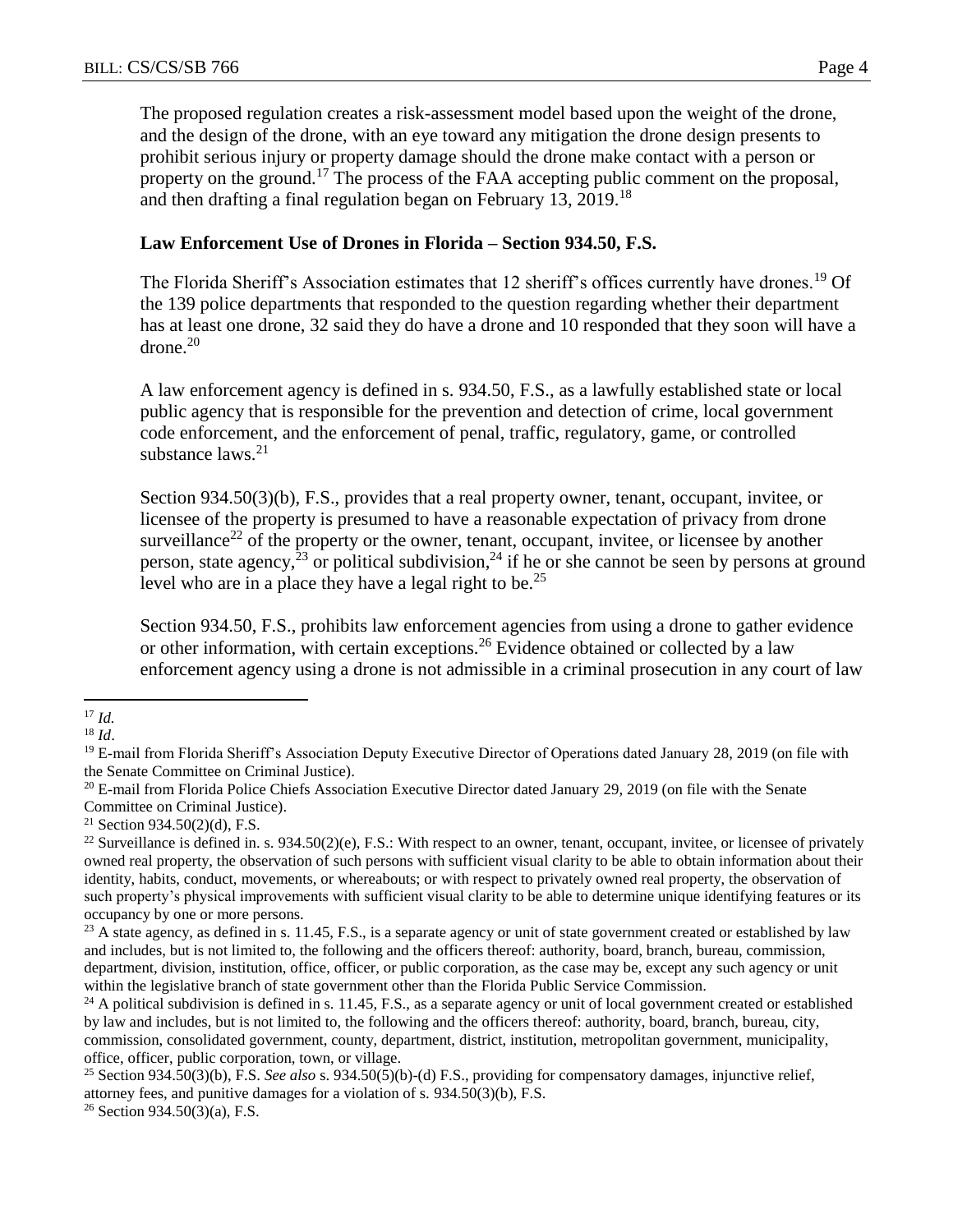in this state unless it is permitted under one of the statute's exceptions.<sup>27</sup> An aggrieved party may initiate a civil action against a law enforcement agency to obtain all appropriate relief in order to prevent or remedy a violation of s. 934.50, F.S.<sup>28</sup>

The exceptions for law enforcement agencies using drones to gather evidence and other information are as follows:

- The U.S. Secretary of Homeland Security determines that credible intelligence exists indicating a high risk of a terrorist attack by an individual or organization and the drone is used to counter the risk;
- The law enforcement agency first obtains a search warrant authorizing the use of a drone; or
- The law enforcement agency has reasonable suspicion that swift action is necessary to prevent imminent danger to life or serious damage to property, to forestall the imminent escape of a suspect or the destruction of evidence, or to achieve purposes including, but not limited to, facilitating the search for a missing person.<sup>29</sup>

## **Weaponized Drones Prohibited in Florida**

In Florida, s. 330.411, F.S., prohibits a person from possessing or operating an unmanned aircraft or unmanned aircraft system as defined in s. 330.41, F.S., with an attached weapon, firearm, explosive, destructive device, or ammunition as defined in s. 790.001, F.S.<sup>30</sup> North Dakota is the only state that allows law enforcement agencies to utilize weaponized drones. The weapons are limited to the non-lethal variety such as tear gas, rubber bullets, beanbags, pepper spray, and tasers. 31

#### **Use of Drones for Law Enforcement Investigations**

Several jurisdictions outside Florida, including the Massachusetts State Police and the Lake County Police in Illinois, are reported to be using drones to assist in more efficient and timely traffic crash investigations.<sup>32</sup> The North Carolina Department of Transportation and North Carolina State Highway Patrol demonstrated in a research project that some advantages to using drones in traffic crash investigations include faster processing and clearing of the scene and opening the road to traffic flow more quickly than traditional evidence-gathering methods.<sup>33</sup>

<sup>27</sup> Section 934.50(6), F.S.

<sup>28</sup> Section 934.50(5)(a), F.S.

<sup>&</sup>lt;sup>29</sup> Section 934.50(4)(a)-(c), F.S. There are additional exceptions to the prohibition on the use of drones that are not law enforcement agency related. These exceptions can be found in s.  $934.50(4)(d)$ -(j), F.S.

 $30$  Section 330.41(2)(c), F.S., defines an unmanned aircraft system as a drone and its associated elements, including communication links and the components used to control the drone which are required for the pilot in command to operate the drone safely and efficiently. Section 330.41(2)(b), F.S., specifies that drone has the same meaning as s. 934.50(2), F.S. <sup>31</sup> North Dakota House Bill 1328 (2015), available at [https://www.legis.nd.gov/assembly/64-2015/documents/15-0259-](https://www.legis.nd.gov/assembly/64-2015/documents/15-0259-05000.pdf?20150501154934) [05000.pdf?20150501154934](https://www.legis.nd.gov/assembly/64-2015/documents/15-0259-05000.pdf?20150501154934) (last viewed February 19, 2019).

<sup>&</sup>lt;sup>32</sup> How drones help Lake County police investigate crashes, get roads open faster, Daily Herald, May 7, 2017, available at <http://www.dailyherald.com/news/20170506/how-drones-help-lake-county-police-investigate-crashes-get-roads-open-faster> (last viewed February 18, 2019).

<sup>&</sup>lt;sup>33</sup> "Research shows that documenting a collision scene using photogrammetry and UAS can be advantageous, especially in terms of speed and cost. With a combination of advanced imaging software and the latest UAS technology, we find that the North Carolina State Highway Patrol (NCSHP) can rapidly map collision scenes and simultaneously gather more information than legacy technologies. Indeed, large scenes can be documented in less than 30 minutes." *Collision Scene Reconstruction & Investigation Using Unmanned Aircraft Systems*, Division of Aviation, UAS Program Office, N.C. Department of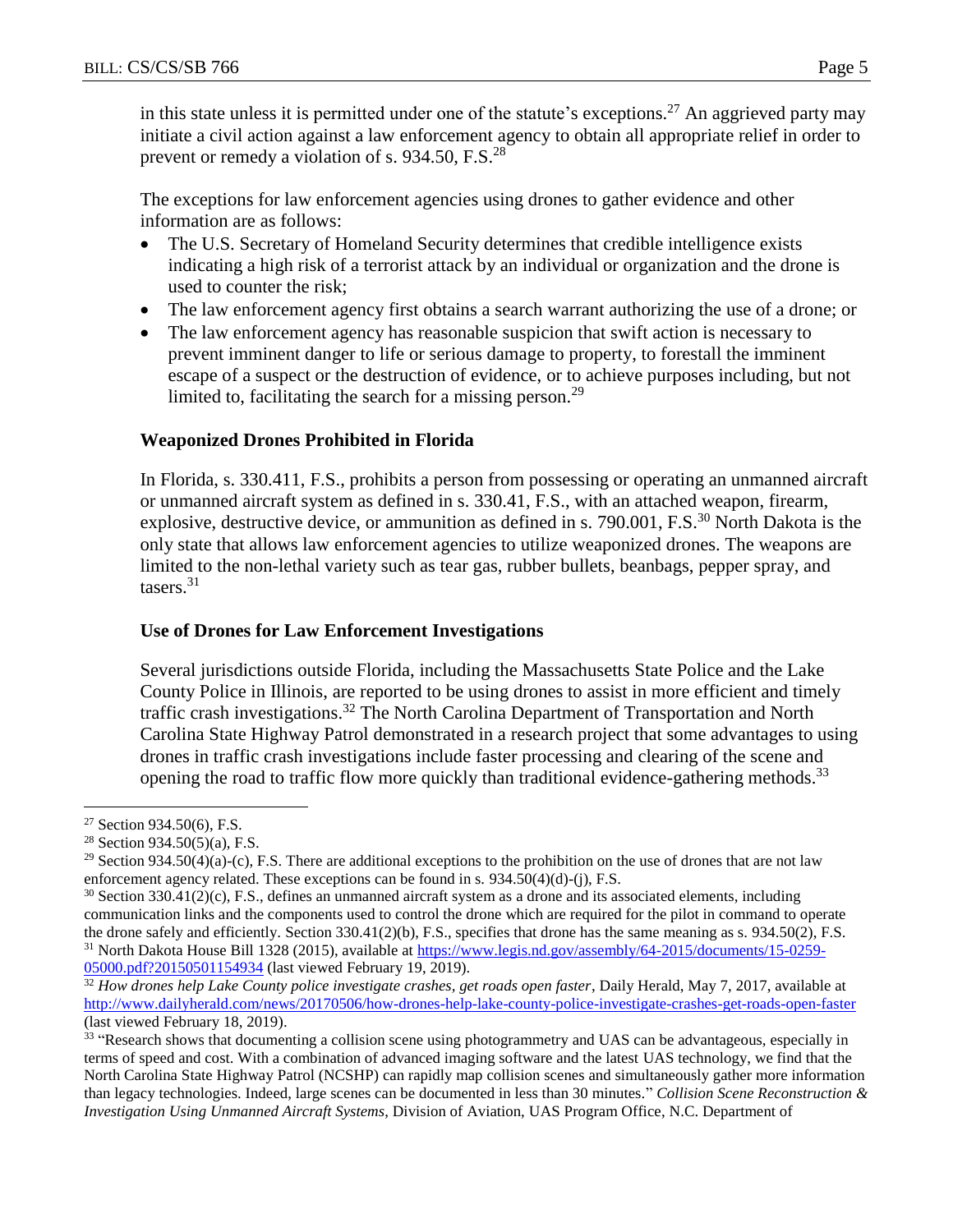In addition to quickly and efficiently clearing traffic crash scenes, drone technology has enhanced crime scene documentation using a process called orthomosaic photography that can recreate a crime scene in 3-D.<sup>34</sup>

Drones can also be used by law enforcement to more efficiently do jobs such as searching for evidence. For example, the San Bernardino Police Department used a drone to successfully search a large field for a gun thrown by a suspect who was being pursued.<sup>35</sup> The San Bernardino police chief emphasized the cost benefit in deploying a drone versus assembling a team to look for the gun in that situation.<sup>36</sup>

# **Tactical Uses for Drones**

Some have suggested that drones could be used to gain a tactical advantage in active shooter situations like that which occurred in Las Vegas in 2017 at the outdoor music festival at which 58 people were killed and more than 500 injured.<sup>37</sup> For example, Brian Levin, director of The Center for the Study of Hate and Extremism at California State University-San Bernardino opines that a "drone could have provided real-time intelligence and surveillance to what's going on" during the Las Vegas incident.<sup>38</sup> In an article written for the International Journal of Aviation, Aeronautics, and Aerospace, Ryan Wallace and Jon Loffi, analyzed the law enforcement response to the Las Vegas shooting, concluding that had a drone been accessible to the Las Vegas Police it may have provided life-saving reconnaissance and shooter distraction.<sup>39</sup>

## **Crowd Control and Monitoring for Public Safety**

According to a December 2017 news article, the Las Vegas Police Department planned to use drones to monitor New Year's Eve revelers on the Strip on December 31, 2017. The department decided to use drones to monitor crowds from an aerial view, which would help police better position barricades and other pedestrian control devices. Additionally, the department intended to use the drones to identify suspicious packages, track any unusual activity, and check hotel

Transportation, August 2017, available at [https://www.ncdot.gov/divisions/aviation/Documents/ncshp-uas-mapping](https://www.ncdot.gov/divisions/aviation/Documents/ncshp-uas-mapping-study.pdf)[study.pdf](https://www.ncdot.gov/divisions/aviation/Documents/ncshp-uas-mapping-study.pdf) (last viewed February 18, 2019).

<sup>&</sup>lt;sup>34</sup> Mesa County, Colorado, Sheriff's Office unmanned aircraft program director, Ben Miller, envisions the 3-D crime scene preservation technique as a real aid in cold cases. The Huffington Post, Michelle Fredrickson, *Drones Add a New Dimension to Crime Scene Investigations*, October 24, 2014 (updated December 6, 2017), available at

[https://www.huffingtonpost.com/pro-journo/drones-add-a-new-dimensio\\_b\\_6033392.html](https://www.huffingtonpost.com/pro-journo/drones-add-a-new-dimensio_b_6033392.html) (last viewed February 19, 2019). <sup>35</sup> National Police Foundation, Jarrod Burguan, San Bernardino Police Chief, *Drones help augment a police department's capabilities to fight crime*, available at [https://www.policefoundation.org/drones-help-augment-a-police-departments](https://www.policefoundation.org/drones-help-augment-a-police-departments-capabilities-to-fight-crime/)[capabilities-to-fight-crime/](https://www.policefoundation.org/drones-help-augment-a-police-departments-capabilities-to-fight-crime/) (last viewed February 20, 2019).

<sup>36</sup> *Id*.

<sup>37</sup> Las Vegas Review-Journal, Nicole Raz, *Las Vegas police drones will monitor New Year's Eve crowds*, December 27, 2017, available at [https://www.reviewjournal.com/entertainment/new-years-eve-in-vegas/las-vegas-police-drones-will](https://www.reviewjournal.com/entertainment/new-years-eve-in-vegas/las-vegas-police-drones-will-monitor-new-years-eve-crowds/)[monitor-new-years-eve-crowds/](https://www.reviewjournal.com/entertainment/new-years-eve-in-vegas/las-vegas-police-drones-will-monitor-new-years-eve-crowds/) (last viewed February 20, 2019).

<sup>38</sup> *Id*. S*ee* also Wallace, Ryan and Loffi, Jon, *How Law Enforcement Unmanned Aircraft Systems (UAS) Could Improve Tactical Response to Active Shooter Situations: The Case of the 2017 Las Vegas Shooting*, Vol. 4, Article 7, International Journal of Aviation, Aeronautics, and Aerospace, October 9, 2017, available at

[https://commons.erau.edu/cgi/viewcontent.cgi?referer=https://scholar.google.com/&httpsredir=1&article=1198&context=ijaa](https://commons.erau.edu/cgi/viewcontent.cgi?referer=https://scholar.google.com/&httpsredir=1&article=1198&context=ijaaa) (last viewed February 20, 2019).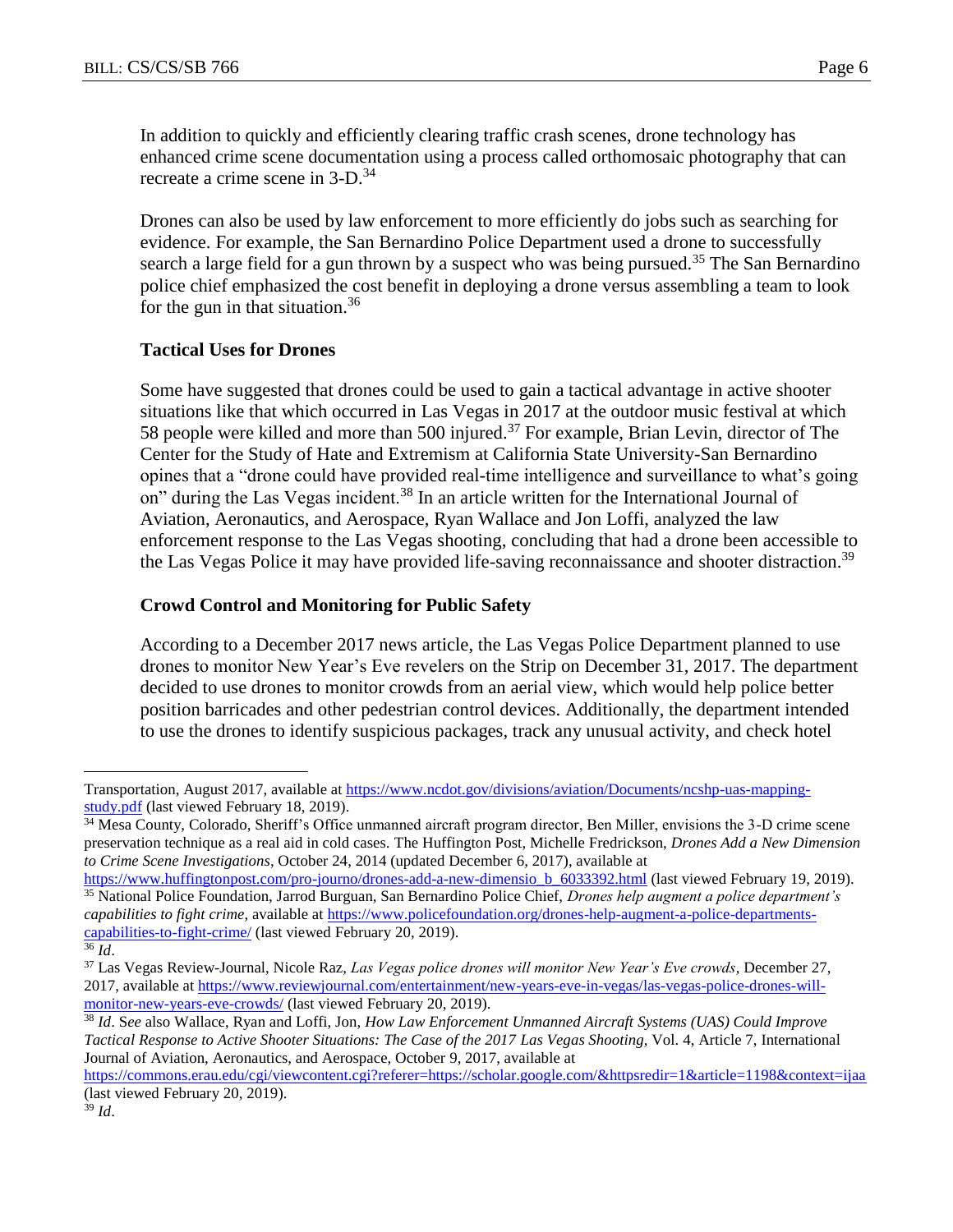windows to try to detect anyone who might try to recreate the mass shooting incident that occurred in the city just a few months earlier.<sup>40</sup>

Likewise, New York City had planned to have a camera-equipped drone in the sky during the 2018 New Year's Eve celebration, but "relegated to a cordoned-off area and tethered to a building" to prevent injury should the drone fall. Inclement weather prevented the drone operation.<sup>41</sup>

As stated above, the FAA, which regulates the use of drones and other aircraft in the national airspace, has restricted drone flight over persons, however at least one local governmental authority has recently had that restriction waived by the  $FAA<sup>42</sup>$  The same model drone (Vantage Robotics Snap) was used by CNN to obtain a waiver from the FAA due to the safety features of the drone, which has the ability to break apart upon impact.<sup>43</sup>

# **Fire Department Use of Drones**

According to an October 2018 news article, fire departments use UAVs for reconnaissance of wildfires and motor vehicle accident scenes, hazmat incidents, and hot spot identification at structure fires. In addition to the reconnaissance function and hot spot identification, additional uses for UAVs include:

- Search and rescue, even in urban settings;
- Preplanning with aerial photos and video identifying water supply sources, utility shutoffs, and apparatus location planning;
- Winter and ice rescue; and

 $\overline{a}$ 

 Disaster assessment and post-disaster reconnaissance after weather events such as floods or tornados.<sup>44</sup>

The Mesa Fire and Medical Department in Mesa, Arizona, has also used drones in a variety of capacities, including:

- Gaining a 360-degree perspective on damaged structures;
- Surveying buildings to provide hazard assessments for property owners;
- Water rescue operations and flood damage assessment;

<sup>40</sup> Las Vegas Review-Journal, Nicole Raz, *Las Vegas police drones will monitor New Year's Eve crowds*, December 27, 2017, available at [https://www.reviewjournal.com/entertainment/new-years-eve-in-vegas/las-vegas-police-drones-will](https://www.reviewjournal.com/entertainment/new-years-eve-in-vegas/las-vegas-police-drones-will-monitor-new-years-eve-crowds/)[monitor-new-years-eve-crowds/](https://www.reviewjournal.com/entertainment/new-years-eve-in-vegas/las-vegas-police-drones-will-monitor-new-years-eve-crowds/) (last viewed February 20, 2019).

<sup>41</sup> The Washington Post, Peter Holley, *The NYPD planned to use drones during Times Square New Year's Eve celebration. Then it started raining,* December 31, 2018, available at [https://www.washingtonpost.com/technology/2018/12/31/nypds](https://www.washingtonpost.com/technology/2018/12/31/nypds-latest-tool-keeping-times-square-revelers-safe-remote-controlled-drone/?utm_term=.1a63123ba637)[latest-tool-keeping-times-square-revelers-safe-remote-controlled-drone/?utm\\_term=.1a63123ba637](https://www.washingtonpost.com/technology/2018/12/31/nypds-latest-tool-keeping-times-square-revelers-safe-remote-controlled-drone/?utm_term=.1a63123ba637) (last viewed February 20, 2019).

<sup>42</sup> *See* the section of the Bill Analysis on the FAA below; *see also* Vantage Robotics News, *Snap Gets FAA Waiver with Rutherford County, Tennessee*, November 19, 2018, available at https://vantagerobotics.(last viewed com/news/snap-getsfaa-waiver-rutherford-county-tennessee (last viewed February 20, 2019).

<sup>43</sup> IEEE Spectrum, David Schneider, *CNN Uses Vantage Robotics' Snap Drone to Win FAA Fly-Over-People Waiver*, October 19, 2018, available at [https://spectrum.ieee.org/automaton/robotics/drones/cnn-uses-vantage-robotics-snap-drone-to](https://spectrum.ieee.org/automaton/robotics/drones/cnn-uses-vantage-robotics-snap-drone-to-win-faa-fly-over-people-waiver)[win-faa-fly-over-people-waiver](https://spectrum.ieee.org/automaton/robotics/drones/cnn-uses-vantage-robotics-snap-drone-to-win-faa-fly-over-people-waiver) (last viewed February 20, 2019).

<sup>44</sup> Alan M. Petrillo/Fire Apparatus & Emergency Equipment, *Fire Department Drones Serve a Variety of Needs on Incident Scenes*, [https://www.fireapparatusmagazine.com/articles/print/volume-23/issue-10/features/fire-department-drones-serve-a](https://www.fireapparatusmagazine.com/articles/print/volume-23/issue-10/features/fire-department-drones-serve-a-variety-of-needs-on-incident-scenes.html)[variety-of-needs-on-incident-scenes.html](https://www.fireapparatusmagazine.com/articles/print/volume-23/issue-10/features/fire-department-drones-serve-a-variety-of-needs-on-incident-scenes.html) (last visited Mar 27, 2019).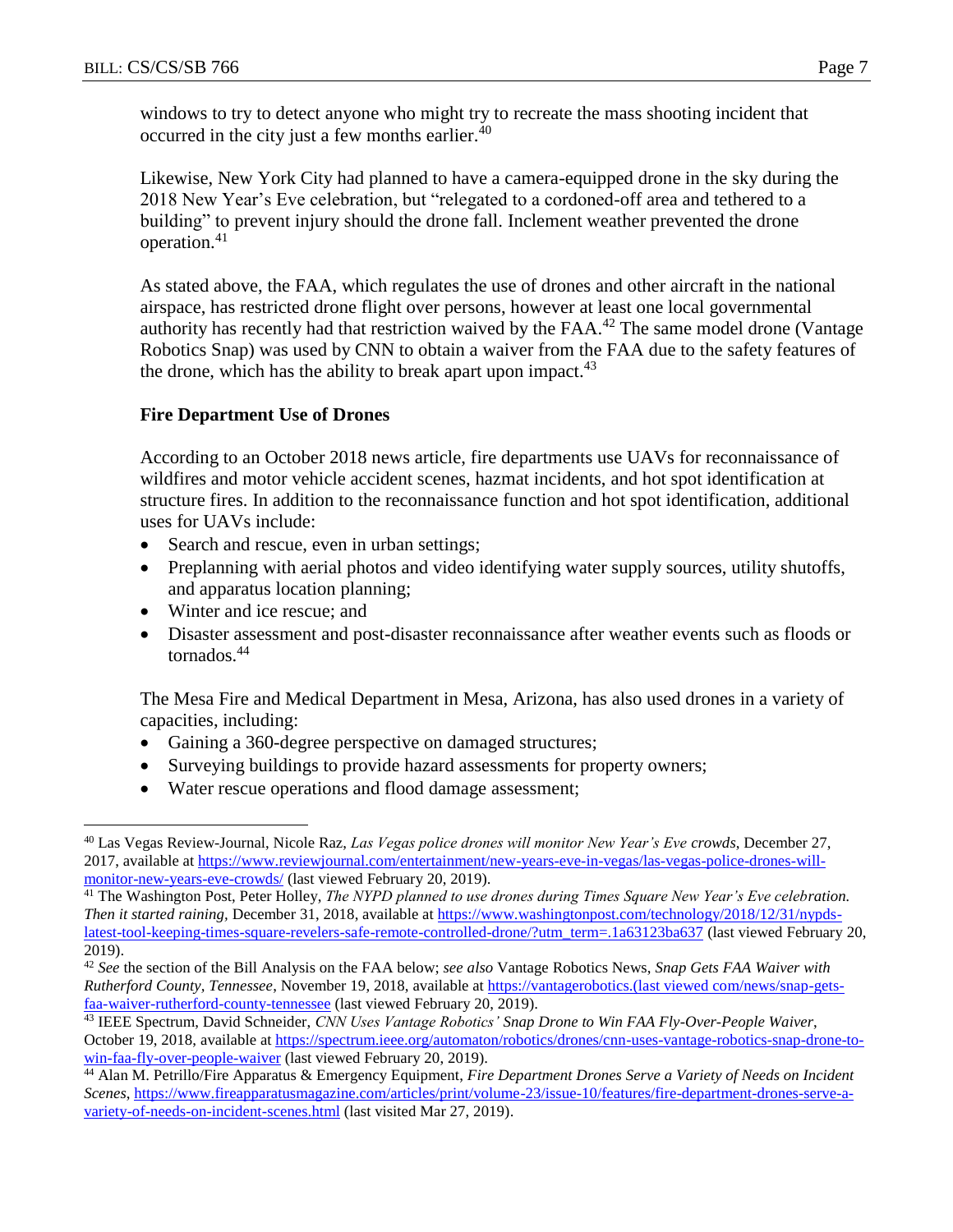$\overline{a}$ 

- Assisting with a search for a missing kindergarten teacher; and
- Demonstrating how drones outfitted with special meters and cameras to identify lethal chemicals in hazmat situations can help keep first responders safe.<sup>45</sup>

UAV usage is not currently widespread with Florida's fire service providers.<sup>46</sup> However, in Brevard County, Fire Rescue personnel have been trained to test for the FAA drone pilot certification<sup>47</sup> so they can conduct search-and-rescue operations, ocean rescue, map brush fires, and examine burning buildings to identify safe entry points for firefighters using drones.<sup>48</sup>

## **Other Governmental Functions for Drones**

Drones are becoming useful for governmental functions outside policing. For example, the Daytona Beach Police Department utilized its drones to document the state of the city's infrastructure immediately before and after Hurricane Irma came through in September 2017 to provide the Federal Emergency Management Agency with the proof necessary to obtain funding for rebuilding. Additionally, the department was able to aid first responders in navigating the fastest and safest routes to those in need of aid by providing a birds-eye view to downed power lines, unstable infrastructure, and blocked roads in the wake of the storm.<sup>49</sup>

Although it does not currently use drones, the Florida Department of Agriculture and Consumer Services suggests that using a drone would be helpful in conducting timber assessments after a wildfire goes through an area and for land management purposes such as prescribed burning, timber stand mapping, and insect and disease monitoring. A drone could also be used by the department to pinpoint areas that need to be further evaluated by field personnel for both timber stand work and insect and disease evaluations. Utilizing a drone over such large tracts of land could reduce potential physical impacts for working around threatened and endangered species by allowing the department to work remotely with the drone thus reducing disturbance to the endangered species.<sup>50</sup>

[https://www.faa.gov/uas/commercial\\_operators/become\\_a\\_drone\\_pilot/](https://www.faa.gov/uas/commercial_operators/become_a_drone_pilot/) (last visited Mar 27, 2019).

- <sup>48</sup> Florida Today, Rick Neale, *Florida Tech drone training takes flight for Brevard County firefighters, lifeguards*, November 30, 2018, available at [https://www.floridatoday.com/story/news/2018/11/30/florida-tech-drone-training-takes](https://www.floridatoday.com/story/news/2018/11/30/florida-tech-drone-training-takes-flight-brevard-firefighters/2140086002/)[flight-brevard-firefighters/2140086002/](https://www.floridatoday.com/story/news/2018/11/30/florida-tech-drone-training-takes-flight-brevard-firefighters/2140086002/) (last viewed February 20, 2019).
- <sup>49</sup> In Public Safety, PoliceOne.com, Jinnie Chua, *Why drones should be part of every PD's disaster response plan*, February 22, 2018, available at [https://www.policeone.com/2018-guide-drones/articles/471474006-Why-drones-should-be-part-of](https://www.policeone.com/2018-guide-drones/articles/471474006-Why-drones-should-be-part-of-every-PDs-disaster-response-plan/)[every-PDs-disaster-response-plan/](https://www.policeone.com/2018-guide-drones/articles/471474006-Why-drones-should-be-part-of-every-PDs-disaster-response-plan/) (last viewed February 20, 2019).

<sup>45</sup> Wayne Schutsky/East Valley Tribune, *Ariz. Fire, EMS Leads the Way with Drone Use*, [https://www.ems1.com/ems](https://www.ems1.com/ems-products/technology/articles/370989048-Ariz-fire-EMS-leads-the-way-with-drone-use/)[products/technology/articles/370989048-Ariz-fire-EMS-leads-the-way-with-drone-use/](https://www.ems1.com/ems-products/technology/articles/370989048-Ariz-fire-EMS-leads-the-way-with-drone-use/) (last visited Mar 27, 2019).

<sup>46</sup> Section 633.102(13), F.S., defines "fire service provider" to mean a municipality or county, the state, the division, or any political subdivision of the state, including authorities and special districts, that employs firefighters or uses volunteer firefighters to provide fire extinguishment or fire prevention services for the protection of life and property. The term includes any organization under contract or other agreement with such entity to provide such services. <sup>47</sup> Federal Aviation Administration, *Become a Drone Pilot*,

<sup>&</sup>lt;sup>50</sup> Florida Department of Agriculture and Consumer Services, Agency Bill Analysis, February 11, 2019, (on file with the Senate Committee on Criminal Justice).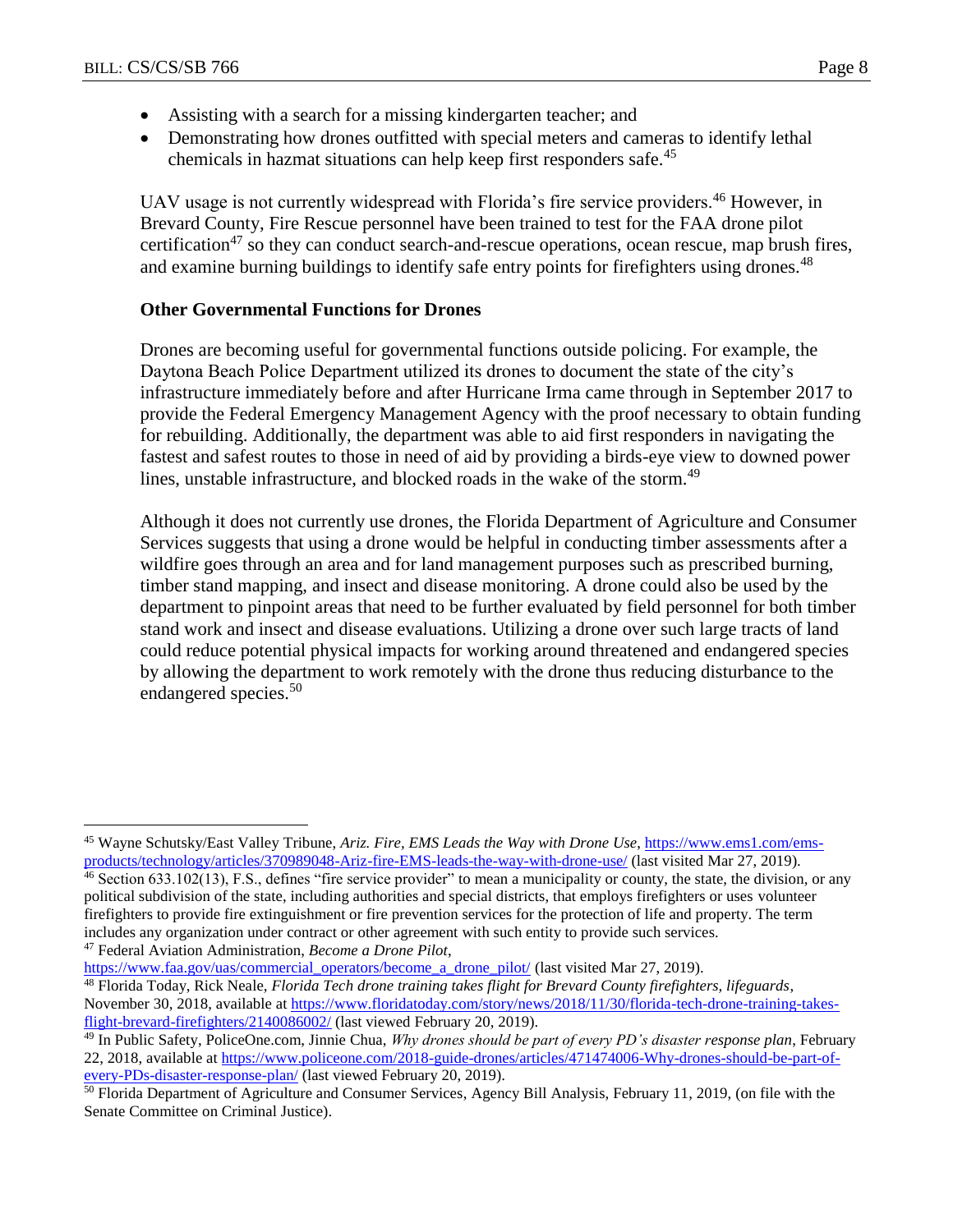## **III. Effect of Proposed Changes:**

The bill adds three exceptions in s. 934.50(4), F.S., which will allow law enforcement agencies to use drones to:

- Assist in crowd control involving a group of 50 people or more.
- Assist with traffic management, except that a law enforcement agency may not use a drone to gather evidence to enforce traffic infractions.
- Facilitate the collection of evidence at a crime scene or traffic crash scene.

Additionally, the bill provides that s. 934.50, F.S., does not prohibit the use of a drone by:

- A state agency or political subdivision for:
	- o The assessment of damage due to a flood, wildfire, or natural disaster; or
	- o Vegetation or wildlife management on publicly owned land or water.<sup>51</sup>
- Certified fire department personnel to perform tasks within the scope and practice authorized under their certifications.<sup>52</sup>

The terms law enforcement agency, state agency, and political subdivision as used in s. 934.50, F.S., are currently defined in s. 934.50(2)(d), F.S., and s. 934.50(3)(b), F.S., (by cross-reference to s. 11.45, F.S.).

The bill is effective July 1, 2019.

# **IV. Constitutional Issues:**

A. Municipality/County Mandates Restrictions:

None.

B. Public Records/Open Meetings Issues:

None.

C. Trust Funds Restrictions:

None.

D. State Tax or Fee Increases:

None.

<sup>&</sup>lt;sup>51</sup> There does not seem to be a singular definition in the Florida Statutes for the term publicly owned land. For example, in s. 317.0003(8), F.S., public lands is defined as lands within the state that are available for public use and that are owned, operated, or managed by a federal, state, county or municipal government entity. In s. 375.312(2), F.S., public lands means any lands in the state which are owned by, leased by, or otherwise assigned to the state or any of its agencies and which are used by the general public for recreational purposes. There is no definition of public waters appearing in the Florida Statutes although there is a detailed definition of "waters" found in s. 403.031(13), F.S.

 $52$  There does not seem to be a definition for the scope and practice authorized for fire department personnel under their certification in the Florida Statutes. However, s. 633.408, F.S., contains firefighter and volunteer firefighter training certification requirements, and R. 69A-37.055, F.A.C., contains curriculum requirements for training firefighter recruits or firefighters.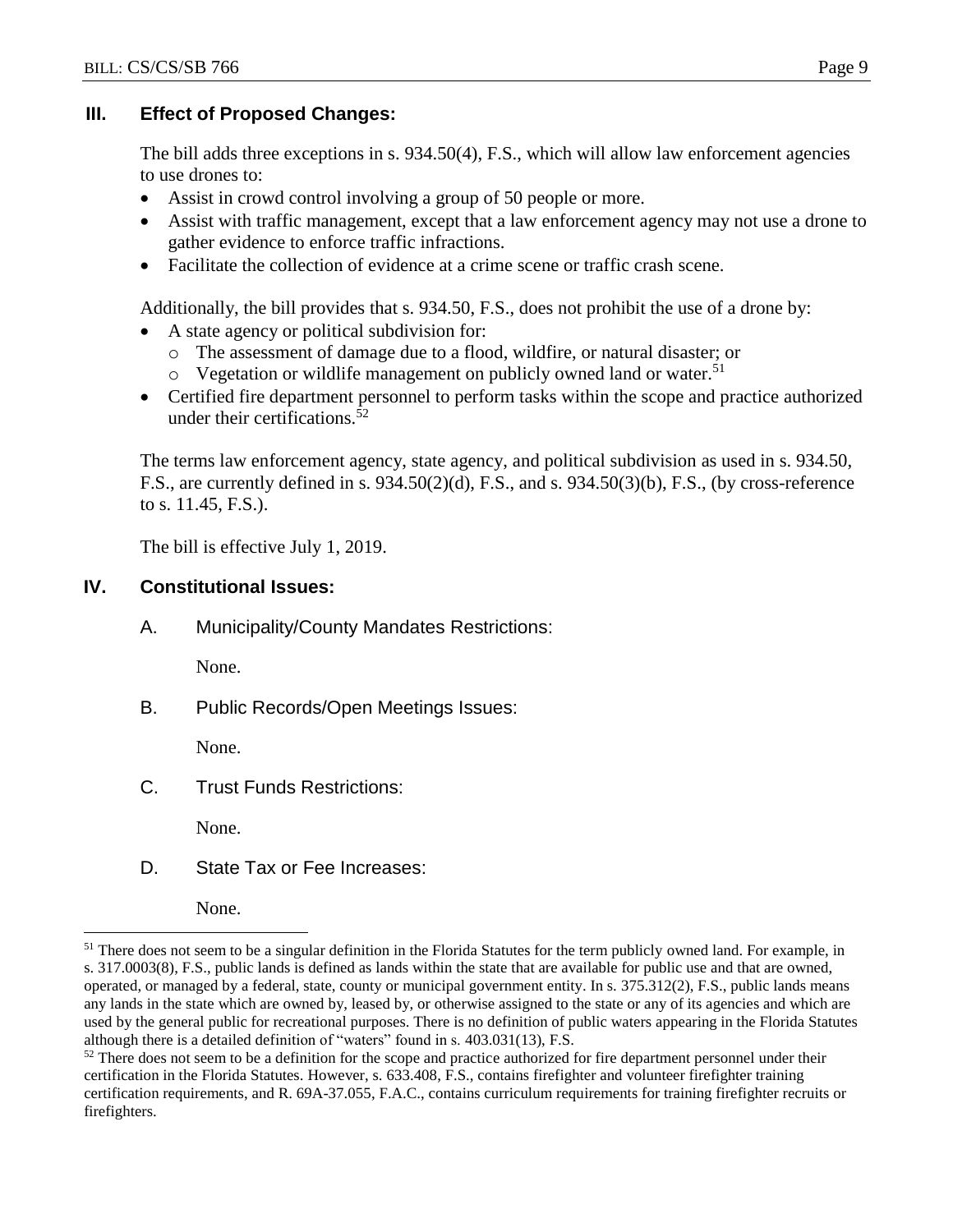## E. Other Constitutional Issues:

#### **Privacy**

Although it is generally understood that a person does not currently have a reasonable expectation of privacy under the circumstances set forth in the bill, with the evolution of technology as it relates to intrusion into a person's privacy interests, the law applying the Fourth Amendment to the U.S. Constitution, too, may evolve.<sup>53</sup>

#### **Preemption**

The regulation of the national airspace and the aircraft that occupy it is a federal matter.<sup>54</sup> The FAA Chief Counsel issued a document in 2015 about state and local regulation of drones in which he said that state and local restrictions affecting UAS operations should be consistent with the extensive federal statutory and regulatory framework in order to "ensure the maintenance of a safe and sound air transportation system and of navigable airspace free from inconsistent restrictions."<sup>55</sup> However, given the Chief Counsel's acknowledgement that "laws traditionally related to state and local police power – including land use, zoning, privacy, trespass, and law enforcement operations – generally are not subject to federal regulation<sup>556</sup> it appears that the bill would not be an encroachment into an area exclusively regulated by the federal government.

## **V. Fiscal Impact Statement:**

A. Tax/Fee Issues:

None.

B. Private Sector Impact:

None.

 $\overline{a}$ 

C. Government Sector Impact:

The bill allows for new uses for drones by government agencies under certain circumstances which could result in a cost savings for such agencies. However, nothing in the bill requires law enforcement agencies, fire departments, state agencies, or political subdivisions to spend resources to acquire drones or train personnel to use them.

<sup>&</sup>lt;sup>53</sup> The Fourth Amendment to the U.S. Constitution protects persons from unreasonable searches and seizures by the government. U.S. Const. amend. IV. *See Katz v. United States*, 389 U.S. 347 (1967) finding there is no reasonable expectation of privacy in the public view. *See also Carpenter v. United States*, 138 S.Ct. 2206 (2018) a recent Fourth Amendment case finding a reasonable expectation of privacy in historical cell phone location records.

<sup>54</sup> Congress has vested the FAA with authority to regulate the areas of airspace use, management and efficiency, air traffic control, safety, navigational facilities, and aircraft noise at its source. 49 U.S.C. ss. 40103, 44502, and 44701-44735. <sup>55</sup> FAA, Office of the Chief Counsel, *State and Local Regulation of Unmanned Aircraft Systems (UAS) Fact Sheet*,

December 17, 2015, available at [https://www.faa.gov/uas/resources/policy\\_library/media/UAS\\_Fact\\_Sheet\\_Final.pdf](https://www.faa.gov/uas/resources/policy_library/media/UAS_Fact_Sheet_Final.pdf) (last viewed February 4, 2019).

<sup>56</sup> *Id*., citing *Skysign International, Inc. v. City and County of Honolulu*, 276 F.3d 1109, 1115 (9th Cir. 2002).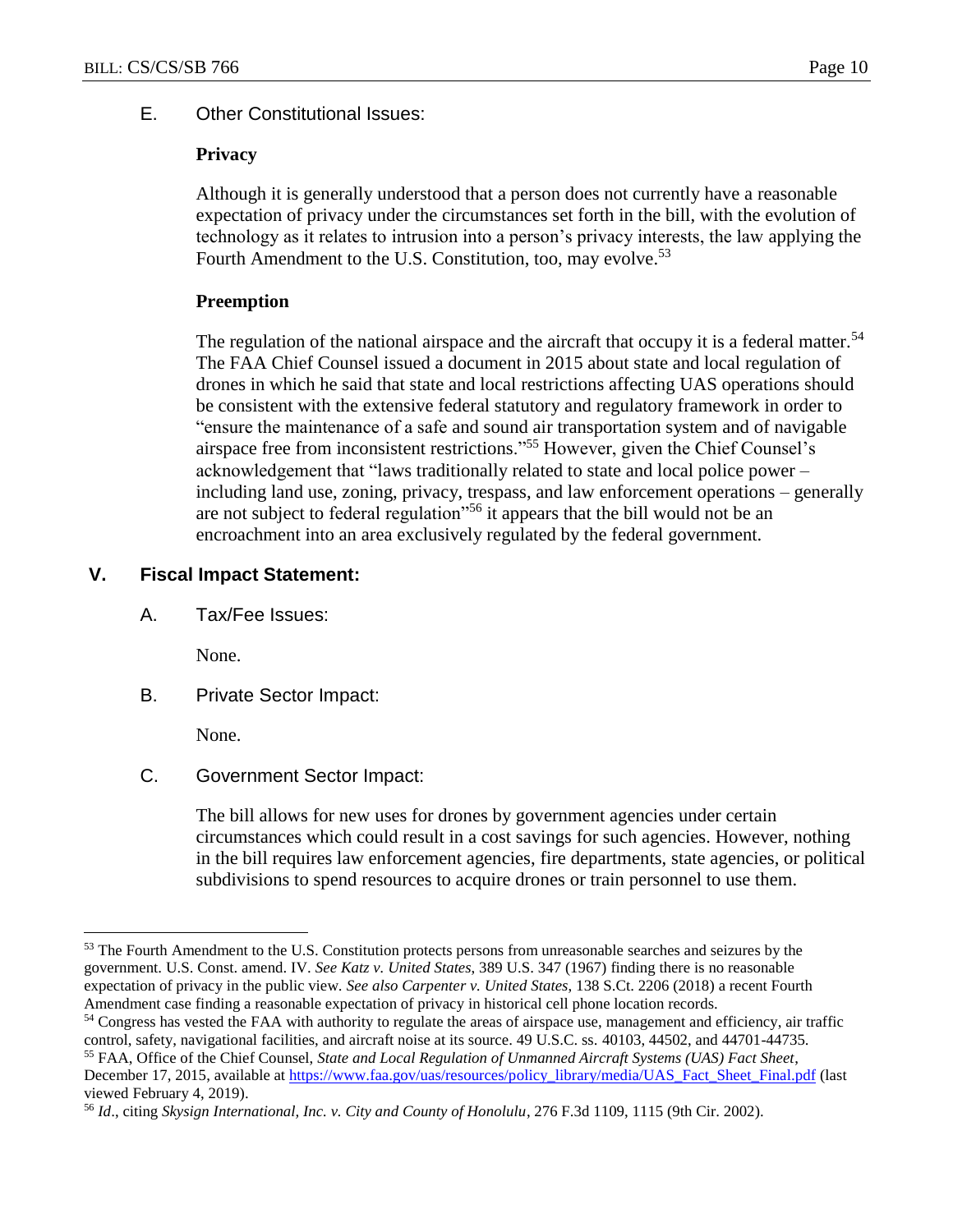The Florida Department of Agriculture and Consumer Services and the Florida Department of Law Enforcement do not anticipate a fiscal impact related to this bill.<sup>57</sup>

The Florida Fish and Wildlife Conservation Commission indicates by Memorandum that it will not be submitting a bill analysis for this bill.<sup>58</sup>

The Florida Department of Highway Safety and Motor Vehicles expects no immediate fiscal impact, however, if the department decides to expand its use of drones, additional non-recurring budget authority would be required to purchase the equipment and recurring budget authority would be needed for ongoing maintenance. $\bar{5}9$ 

#### **VI. Technical Deficiencies:**

None.

#### **VII. Related Issues:**

None.

 $\overline{a}$ 

## **VIII. Statutes Affected:**

This bill substantially amends section 934.50 of the Florida Statutes

## **IX. Additional Information:**

A. Committee Substitute – Statement of Substantial Changes: (Summarizing differences between the Committee Substitute and the prior version of the bill.)

#### **CS by Criminal Justice on March 4, 2019:**

The committee substitute amends the exceptions in the bill to:

- Require that the size of a crowd subject to crowd control be 50 people or more.
- Provide that a law enforcement agency may not use a drone to gather evidence to enforce traffic infractions.
- Allow a state agency or political subdivision to use a drone for vegetation or wildlife management on publicly owned land or water.

#### **CS by Infrastructure and Security on March 26, 2019:**

The committee substitute amends the bill to:

 Allow certified fire department personnel to use drones to perform tasks within the scope of their certification.

<sup>57</sup> Florida Department of Agriculture and Consumer Services, 2019 Agency Bill Analysis, February 11, 2019; Florida Department of Law Enforcement, 2019 Agency Bill Analysis, February 6, 2019 (on file with the Senate Committee on Criminal Justice).

<sup>&</sup>lt;sup>58</sup> Florida Fish and Wildlife Conservation Commission, Memorandum, March 1, 2019, (on file with the Senate Committee on Criminal Justice).

<sup>59</sup> Florida Department of Highway Safety and Motor Vehicles, 2019 Agency Bill Analysis, February 12, 2019, (on file with the Senate Committee on Criminal Justice).